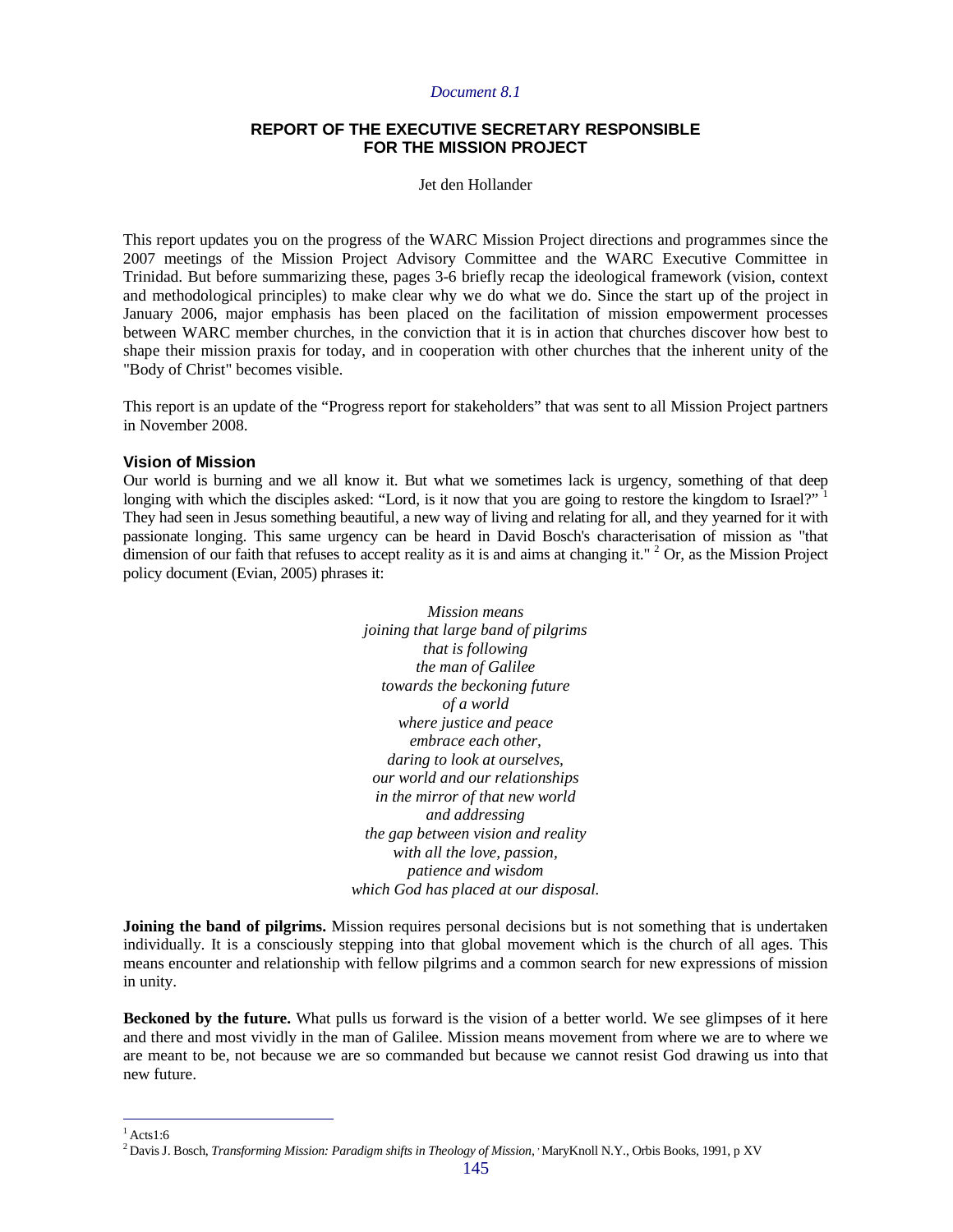**Daring to look.** But it takes courage to look in the mirror of that new world, to face ourselves and our relationships and see the gap between vision and present. Here Calvin's dual emphasis on human sinfulness and God's grace can be liberating.<sup>3</sup> It prevents us from harbouring the illusion that it is us who are called to bring about the Kingdom and then despairing over our failure to do so even when giving our very best. *Sola gratia* means acknowledging that grace is not the reward but the pre-requisite for our ability to make a difference.

**Assessing and addressing the gap.** Because of and in response to God's grace we can indeed participate in the *Missio Dei* and become God's ears and eyes, hands and feet in the world. Mission involves analysis of that world, comparing with each other what we see from our particular angles, drawing out implications for mission action and, empowered by the love, passion, patience and wisdom of the Spirit, moving forward into the future together.

### **Working definition of mission**

In this vision the primary mission frontier is not between faith and unbelief, as earlier centuries phrased it. The primary frontier is sin, in the biblical sense of all that causes alienation, broken relationships, missed opportunities and unrealised identities. Understood this way, mission envisages change (conversion, turning around) not only in people outside but also within the church. In line with this the Mission Project uses the following working definition of mission:

*Mission involves, on the one hand, assessing and addressing all that which separates people from God, each other and creation. Put in biblical terms, we are called to name and deal with "sin" in all its dimensions, that is: personal as well as structural sin. At the same time mission involves living out, proclaiming and celebrating all that which reconciles people with God, each other and creation.*

What this concretely means for the mission praxis of churches depends on what a church in its context identifies as the main factors preventing fullness of life for all in that context, and how it interprets these local realities in relation to the global context.

#### **The global context which shapes our mission foci**

Today there are threats to life in fullness that we urgently need to address, locally and nationally as well as internationally. Some of these have directly shaped the WARC Mission Project agenda.

#### **Neoliberal economic systems**

Today's financial crisis only highlights what many have experienced for a long time, viz. that current economic structures and practices have detrimental effects on people and creation. The new power blocs are not as neatly identifiable with nation states as the colonial empires were, but once again economic-politicalmilitary strategies and cultural-psychological colonisation are intertwined in sophisticated systems. And whether the systems are called "empire" or not, they erode people's sense of identity and capacity to shape their world in the same ways that the earlier empires did.<sup>4</sup> Following the 24th General Council of the World Alliance of Reformed Churches in 2004 and the resulting "Accra Confession", WARC's Covenanting for Justice in the Economy and the Earth Project is facilitating further exploration of how the issues at stake in the Accra Confession play out in different contexts and how member churches might develop concerted action for economic and ecological justice. In the Mission Project the emphasis is on reinterpreting mission in the context of justice action and on stimulating mission action-reflection projects in this respect. A related programme focus is international mission relations. To what extent do they still mirror the power relations of the economic and political systems, and how might transformation be achieved?

#### **Fragmentation**

 $\overline{a}$ 

Implied in the above is a second concern on the Mission Project agenda, which is the exclusion, fragmentation and conflict bred by globalisation. Christopher Duraisingh has described the phenomenon of

<sup>3</sup> It has often been noted that for Calvin mission and evangelism were not really an issue, at least not in the traditional sense. However, for a contemporay understanding of what is involved in following and proclaiming Jesus Christ, his teachings are full of precious gems. 4 On the correlation between inner power (to be) and outward power (to do) and their erosion in the colonial systems, see Allan Boesak, *Farewell to Innocence; A Social-Ethical Study of Black Theology and Black Power*, Johannesburg, Ravan Press, 1977, notably p 42, 43.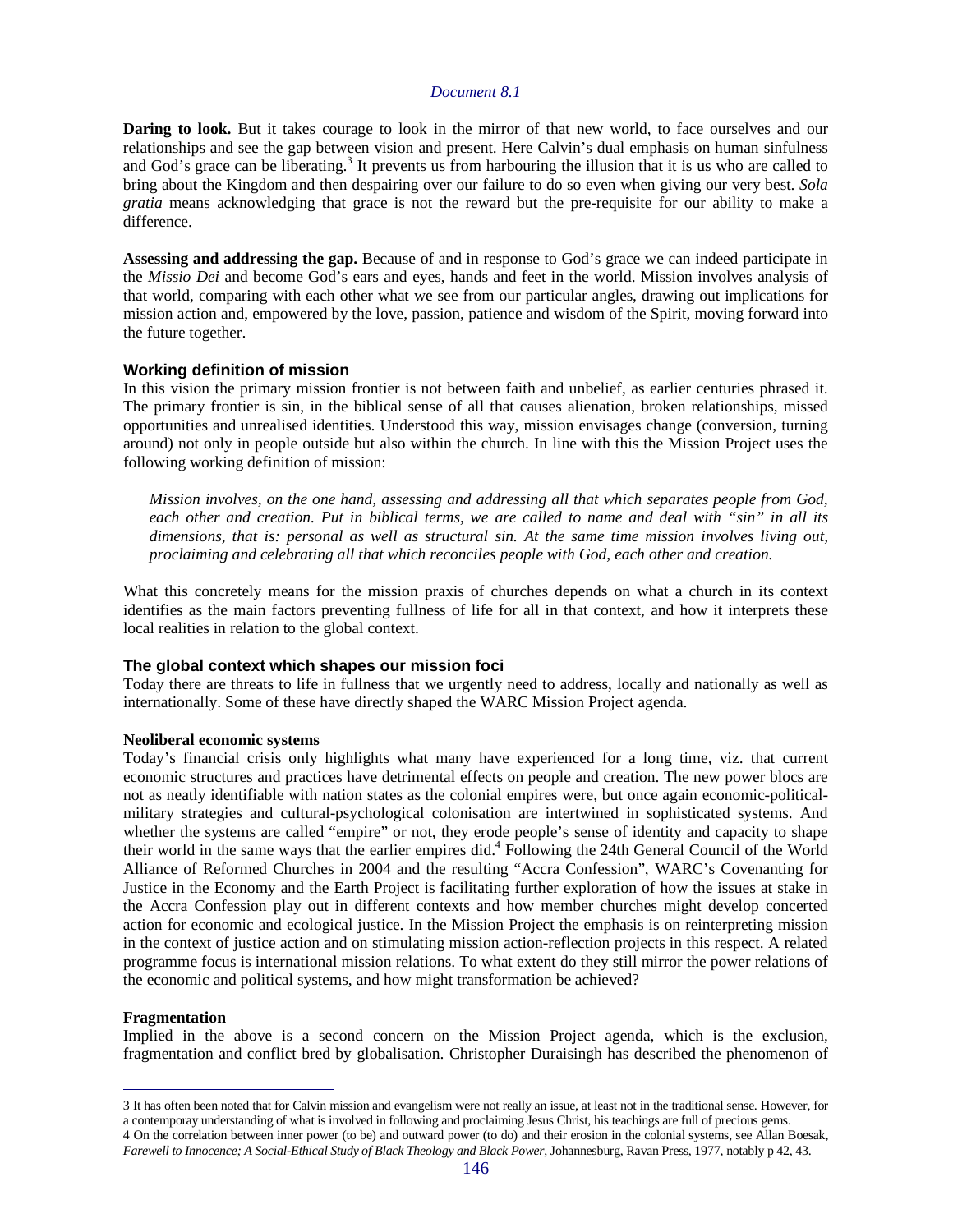the two opposite forces at play today: on the one hand the centrifugal force of alienation and fragmentation, and on the other hand the centripetal force of assimilation and homogenization.<sup>5</sup> The world is increasingly divided in opposing camps, which pitch us over against one other and encourage retreat into closed, exclusive identities. At the same time global communication, markets and interests link us together in a worldwide net, though with little respect for diversity and particularity. Given the fragmentation and conflict which both forces ultimately lead to, Duraisingh points to the vital importance of mission as reconciliation. In a world that is characterised by plurality everywhere, it is essential that we learn to live constructively with differences. Instead of seeing the other – the one who is different from me – either as someone who must become just like me or as an enemy to be ignored or destroyed, we must learn to take the other seriously as "other", as someone whose differences complement me and through whom I become authentically myself. The recent election of the first black President in the United States of America showed some interesting dynamics in this respect. Given the Enlightenment legacy of thinking in opposites and polarities rather than in complementarities (something is either wrong or right; someone is either a prophet or a heretic), reconciliation involves more than the intention to be conciliatory, especially in Europe where Enlightenment legacies are deeply ingrained. It requires a shift in understanding reality and a recognition of the limitations of one's own perspectives, both within and outside the church. In the Reformed family, unproductive ways of dealing with differences and conflicts have led and are still leading to much noncooperation, isolation, disunity and division. For this reason mission in unity is the undergirding thrust of all our programmes. Also, one of the six programme areas is to explicitly search with Reformed churches for new expressions of mission in unity.

The related issue of interfaith dialogue is on the agenda as part of the mission reinterpretation that is inherent in all that the project facilitates. In today's world it is no longer possible to speak of mission and not take the multi-religious society utterly seriously.

#### **Migration**

 $\overline{a}$ 

With unprecedented numbers of refugees and displaced persons living in countries other than the one they and their family originated from, migration is a mission issue in more than one sense. There are the humanitarian, developmental and ethical questions to be addressed because migrants, regardless of their religious affiliation, often belong to the part of society that is marginalized, exploited, exposed to discrimination and xenophobia, and without the rights or access to facilities which longtime residents have. Their plight therefore challenges WARC member churches worldwide to a ministry that supports and stands in solidarity with immigrants, in search of quality of life for all.

For churches in the North there are additional challenges. As churches that used to send missionaries "to the ends of the earth", the increasing presence of people "from the ends of the earth" in their midst challenges them to critically reassess their inherited notions of themselves and others, and by implication their notions of mission. Why is it, for example, that immigrants coming from Reformed churches in the South do not find their partner church in the North to be open and welcoming? Why is the North keen to organize exposure visits abroad to learn from partners in the South, but often does not see the representatives of these churches on their doorstep, let alone recognize them as partners in mission? Studies on alterity or *otherness* in multicultural societies highlight some of the dynamics at play here, and why the stranger next door is likely to be more frightening than the stranger faraway.<sup>6</sup> A further challenge is presented by immigrant groups of other denominations, including many of Pentecostal background, which are focussed on mission and evangelism with a vigour that few Reformed churches match. Given the unprecedented growth of Pentecostalism from zero to over 500 million Christians in just one century, it is a force in Christianity which the Reformed family cannot but take seriously. Moreover immigrant churches often play a vital role in social integration and community development, thus engaging in forms of witness that are specific to their identity as ethnic minorities. Thus they offer an essential complement to the ministries carried out by the older churches. A further missional challenge is posed by immigrant believers from Islam, Buddhist or Hindu traditions, who

<sup>5</sup> Christopher Duraisingh, "Mission Towards Reconciled and Intercontextual Communities", *International Review of Mission*, Volume XCI, No 363, October 2002

<sup>6</sup> Eg Theo Sundermeier, "*Aspects of Interreligious Hermeneutics", Towards an Intercultural Theology. Essays in Honour of J.A.B. Jongeneel,* Martha Frederiks, Meindert Dijkstra and Anton Houtepen, Eds, Meinema, Zoetermeer Nederland, 2003, p 67-75. Also Werner Kahl, "A Theological Perspective: The Common Missionary Vocation of Mainline and Migrant Churches", *International Review of Mission,* Vol XCI, No 362, July 2002, p. 328-341.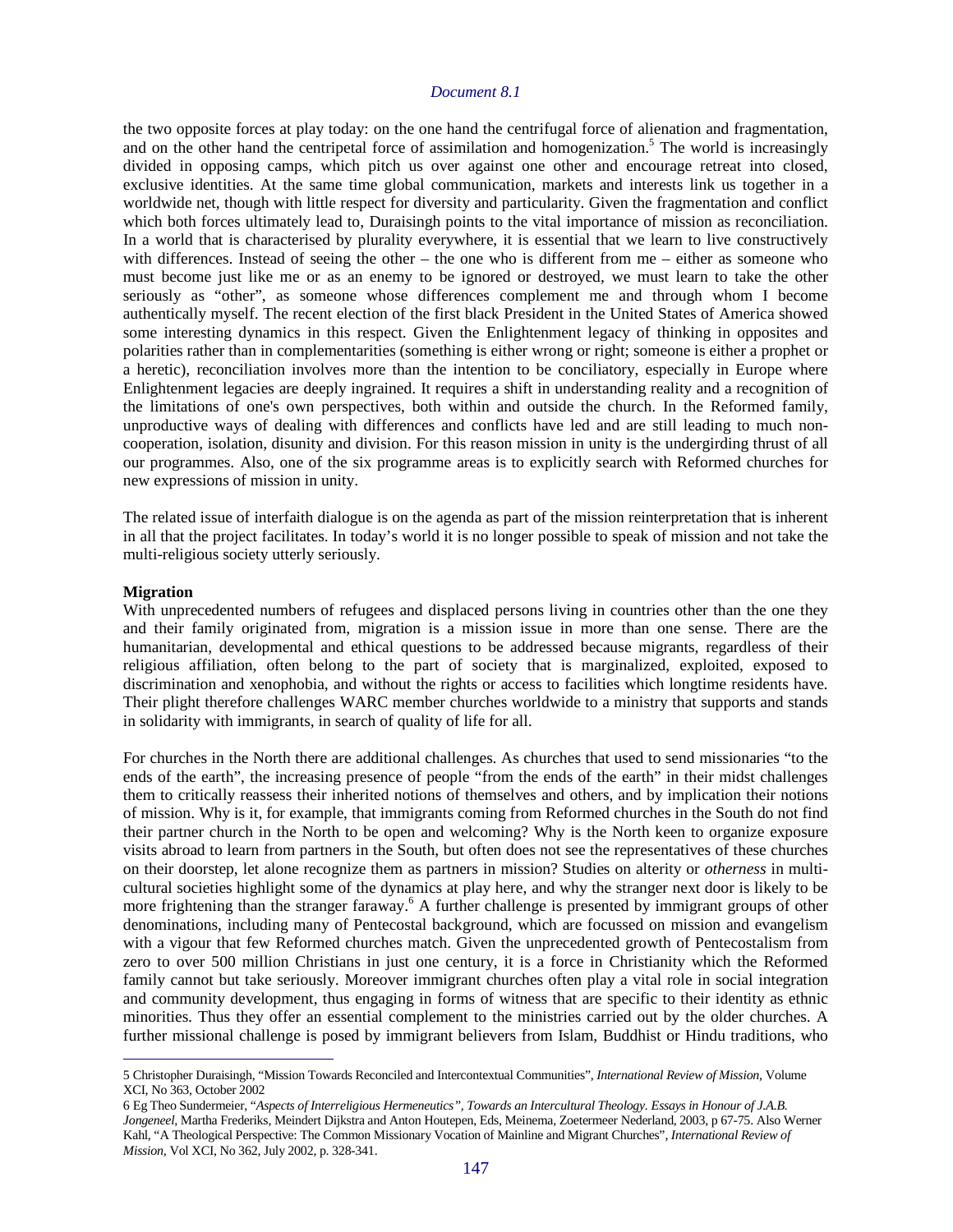represent different ways of understanding God and salvation and as such bring the for most people abstract and distant interreligious dialogue of the 1970s down to the practical level. How do we help congregations to revisit their understanding of God's mission and God's partners in mission in the context of the multireligious neighbourhood?

The rise of right-wing politics and racial attacks in many countries further highlights the importance of indeed learning to deal constructively rather than destructively with the *otherness* of fellow citizens, and for the churches to urgently address the range of missiological challenges implied in the increasingly multiethnic and multi-cultural societies. It is a challenge that the North cannot afford to ignore, but also a challenge the churches do not need to address alone but can explore in the context of and with support from partners worldwide. In view of this the Mission Project facilitates networking between churches and organizations that explore these questions, and enables the production of case studies in this area of work.

#### **Postmodernity**

A fourth concern with implications for our mission agenda is postmodernity and the crisis of knowledge, especially as it manifests itself in the North. Many western Christians go through a period of embarrassment over matters of faith and mission that go deeper than an undigested missionary past or a secular frame of reference. There is today a profound confusion over what to make of the Christian faith as such.<sup>7</sup> From the empirical rationality and certainties about truth in previous centuries the West has moved into a period of doubt, relativism and distrust of universal truth claims and meta-narratives. In such a context, what do we do with Jesus the Saviour of all humankind, and mission to the ends of the earth or even to your neighbour next door? The dilemmas are of course much more complex, but one symptom of postmodernity is that for many the faith claims of previous generations can no longer automatically become their own, let alone be shared with others. For this reason reinterpretation of the "what" of mission and the return to the root words of our faith - God, world, salvation, eschaton, creation, redemption, Jesus Christ, and the Spirit as the main actor in mission - is part of all Mission Project programmes.

#### **Six programme areas**

In view of these global concerns and the missiological challenges they raise, the Mission Project has six broad areas for action: <sup>8</sup>

- I. Mission study, reinterpretation and empowerment
- II. International mission relations
- III. New expressions of Reformed unity
- IV. Relations and cooperation of historic and immigrant churches, especially in the North
- V. Theological education for mission in unity
- VI. Documentation and networking

Given the small size of the Mission Project, is not possible to coordinate major programmes in all six programme areas at the same time. The Advisory Committee sets the priorities at three face to face meetings (May 2006, October 2007, May 2009) and through conference calls and correspondence.<sup>9</sup>

### **Methodological principles**

 $\overline{a}$ 

Programmes in the six areas above are developed in line with the nature of the Mission Project as having both missiological and educational dimensions. The following principles apply:

• The Mission Project is a catalyst for renewal processes. Once a renewal process is on its way, the Mission Project brings its involvement to a close.

<sup>7</sup> See eg J. Andrew Kirk and Kevin J. Vanhoozer, Eds, *To Stake a Claim. Mission and the Western Crisis of Knowledge*, New York, USA, Maryknoll, 1999.

<sup>8</sup> These are based on findings and emphases of the mission study process in WARC regions from 2000, the Mission Section meetings at the 24th WARC General Council and the Mission in Unity Project 1999- 2005.

<sup>9</sup> Normally the Advisory Committee meets only every other year but the 2007 meeting was brought forward from 2008 to coincide with the WARC Executive Committee Meeting in October 2007, in order to save on time and finances.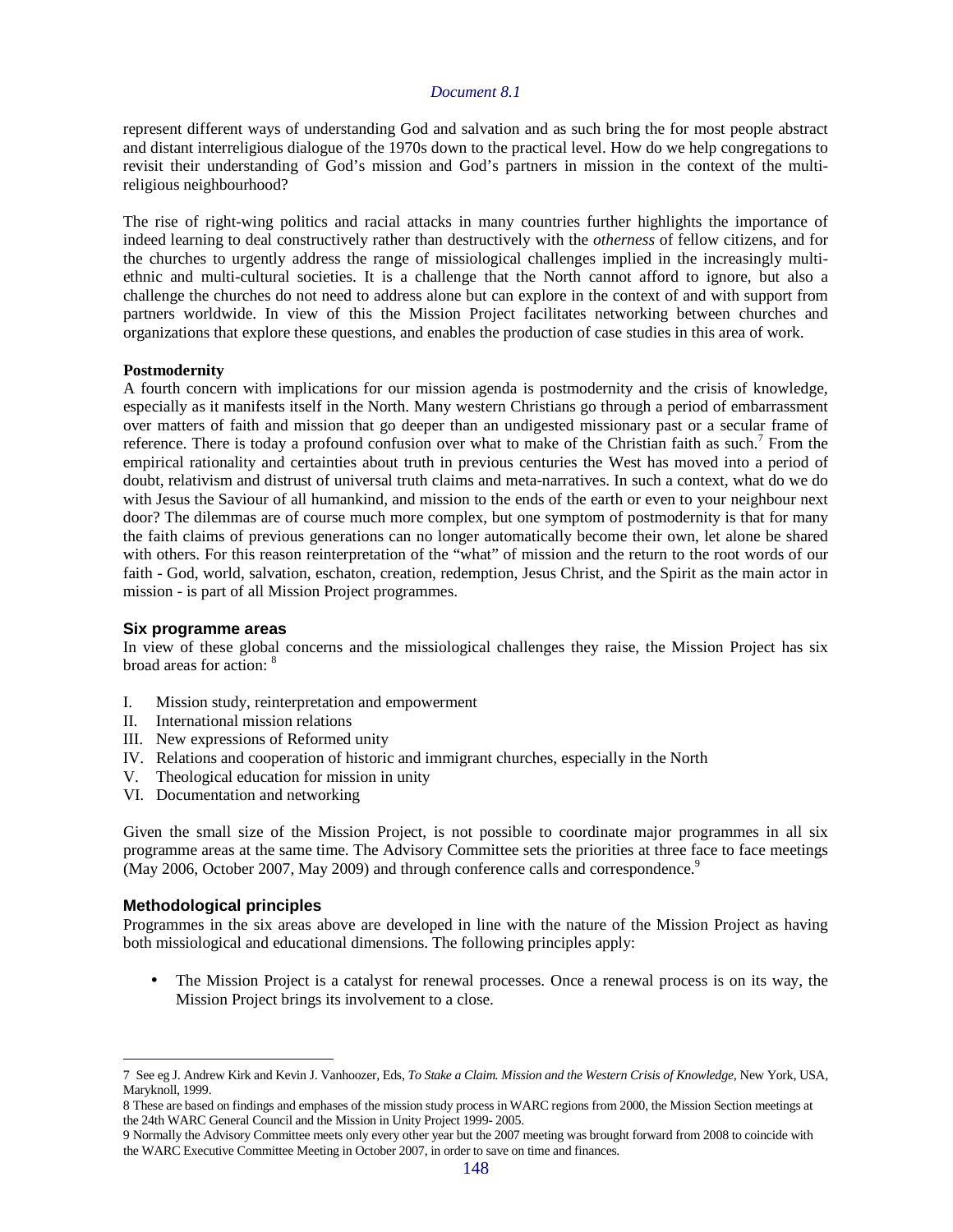- Renewal involves change, which is never easy. The project seeks to contribute to a climate of openness and mutual acceptance within which ecclesiological and missiological exploration and reorganization may take place.
- Starting point for the development of programmes is the mission vision, praxis and priorities of the churches involved. Different contexts require different entry points into mission, unity, renewal or solidarity action.
- On-the-ground initiatives are central elements of the overall programme. This includes assisting churches as they equip local congregations for mission.
- Inclusiveness and participation of women and youth as well as justice action are integral to WARC's understanding of mission and will be fostered and interpreted missiologically in all programmes.
- Mission empowerment between churches will be actively facilitated. This has implications for the number of programmes that can be facilitated at the same time, as empowerment processes tend to be time and finance intensive.

# **Main programmes of the WARC Mission Project**

The pages below describe the programmes in the six programme areas as prioritized by the Mission Project Advisory Committee. Most programmes run for several years. Often there are areas of overlap. Two special opportunities have significantly contributed to where the emphases were placed since early 2006:

- 1. The Edinburgh 2010 study process.<sup>10</sup> This ecumenical action-reflection process around different themes provides momentum for several Mission Project programmes. For example, the Edinburgh 2010 question of what in our understanding and practice of mission and unity has changed or remained the same - and why - since the times of our great-grandparents around 1910 is adding special impetus to the intercultural Pilot on Mission Today (programme 4 below). The Edinburgh 2010 theme of "Mission and Power" informs the study on Partnership in Mission (programme 6 below). As a broad-based ecumenical process, Edinburgh 2010 also provides new opportunity to develop programmes with other denominations.
- 2. A funding arrangement with the United Church of Canada and the Canadian International Development Agency (CIDA). This unexpected offer in March 2006 for an initially two year, multi-lateral mission and justice initiative made it possible to develop a comprehensive project that otherwise would have been financially impossible. In 2007 the United Church offered a one year extension. See under programme 1 below, the Making a Difference Project 2006-2009.

## **I. Mission study, reinterpretation and empowerment**

## **1. The Making a Difference Project (MADIP) 2006-2009**

The development and coordination of this special project has become a major undertaking of the Mission Project for its first three years, as it was possible to incorporate several programmatic foci into one mission empowerment project that would serve as a test model. So transforming international relations, searching for new expressions of mission in unity, immigrant issues and rethinking mission were all built into the MADIP programmes.

MADIP was designed with three WARC churches - the Presbyterian Church in Rwanda (PCR), the Uniting Reformed Church in Southern Africa (URCSA) and the United Protestant Church of Belgium (UPCB) -

 $\overline{a}$ 10 "Edinburgh 2010" stands for a process and an event. The 2010 study process engages organisations, churches and theological faculties worldwide in analysis and appraisal of what has been done in "mission " and "ecumene" since Edinburgh 1910, the world mission conference which birthed the modern ecumenical movement. The studies focus on nine themes and a number of transversals. The study process will culminate in the Edinburgh 2010 event (June 2-6, 2010) when a small but representative group from all denominations and continents will celebrate together and thank God for what God has done over the past century, through and sometimes in spite of the Church. Moreover the event will have moments of repentance for what has proven to be against God's will, develop a vision for mission in unity today and commit to God the witness of the churches in the 21st century. Several sessions, including the opening and closing worship, are scheduled to take place in the Assembly Hall of New College, the venue of the 1910 conference. Of the 700 delegates places, 32 have been allocated to WARC/REC. The Mission Project anchors WARC's involvement in Edinburgh 2010. The Mission Project Secretary represents WARC on the Edinburgh 2010 international council and programme planning committee.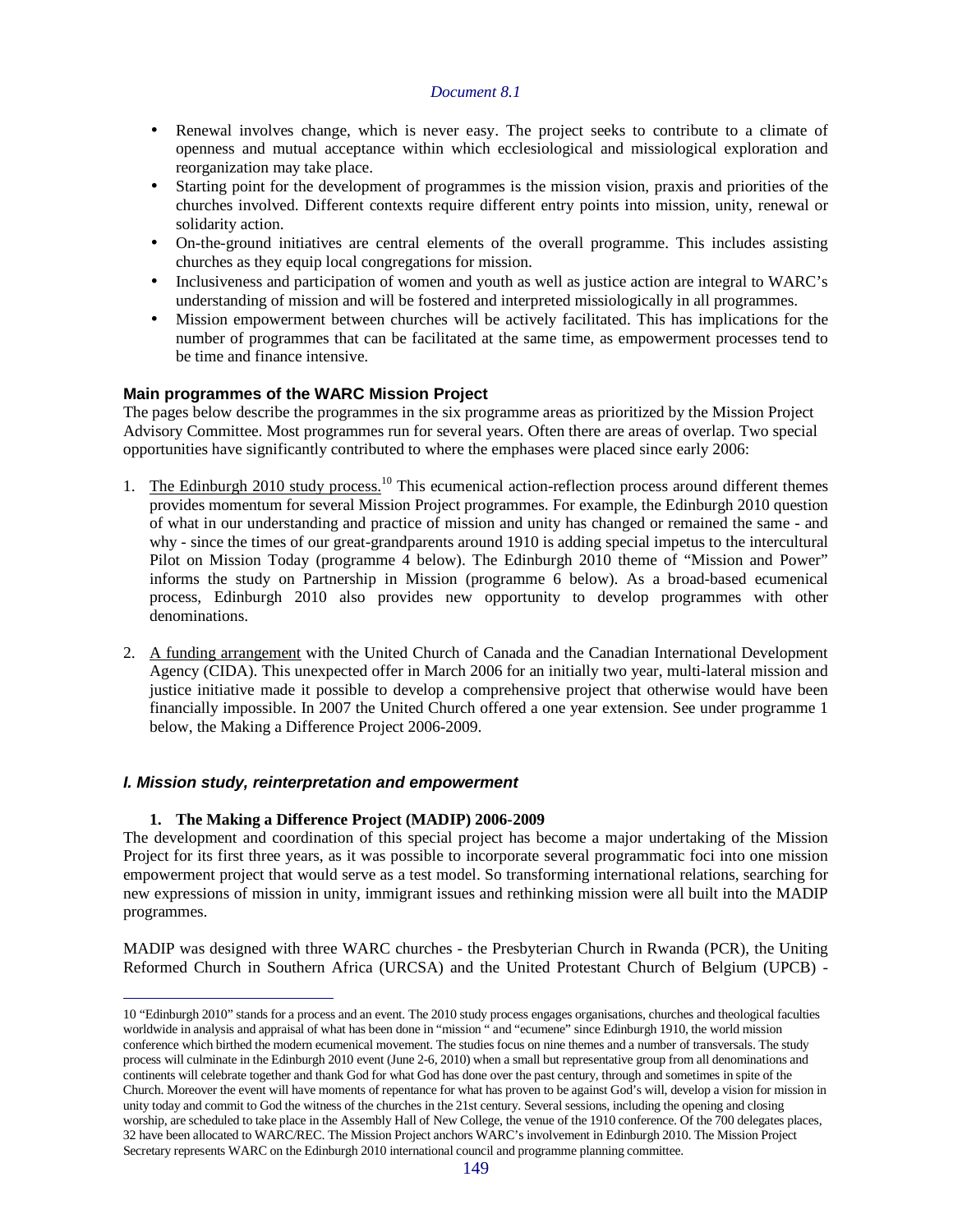which already had some experience of working together. The aim was to deepen these relations by developing new ways of engaging together in mission at different levels of the church. Programmes targeted youth, marginalized persons, local congregations and the environment. Besides the three MADIP churches, several other churches participated in aspects of the project.

MADIP's overall focus was peace, reconciliation and justice action with special reference to dealing constructively with ethnic and race differences. In Belgium as in post-apartheid South Africa and postgenocide Rwanda, issues of race and ethnicity pose urgent challenges to the churches that cannot be addressed separately from issues of economic injustice and marginalization as addressed in WARC's Accra Confession. MADIP built on what the three churches were already doing in these respects. In each programme the undergirding missiological questions were: How does this activity make a difference to the lives of those involved and to situations of injustice, marginalization and division? How are participants in the programmes empowered to make a difference? And how do their actions result from, and impact on, their vision and practice of mission?

The evaluation meetings in July 2008 made clear that the expertise and learnings of each church had indeed impacted the mission efforts of the other two, either by direct involvement in each other's mission on the ground or by joint reflection. WARC news releases (July 1 and 18, 2008) and an article in the September 2008 issue of WARC's *Update* communicated highlights. Main findings and decisions at the evaluations included:

- MADIP Programme 1: intercultural youth camps in 2006 (Congo Brazzaville) and 2008 (Belgium): These summer camps were made integral part of MADIP. They have enabled about 75 young adults from five different countries to build relationships, grapple with economic and ecological issues in particular contexts, explore their faith and understanding of mission and identify steps forward as youth in mission. Problems in obtaining Schengen visas meant that in 2008 fewer youths have benefited than projected. But the interaction and learning has been extra-ordinary according to the participants.
- MADIP Programme 2: Literacy work with marginalized people, particularly women. This started in all three countries in 2006 and will be concluded in 2009. The programmes have made a significant difference, both for those enrolled in the courses and the self reliance activities (about 700 in total) and for those who managed the programme. Besides learning to read, write and do maths, participants have gained confidence and learned to read their own reality more critically. In each context there were examples of structures (in church, society and families) that were challenged because of participants posing new questions and functioning in new ways. The programmes also generated new ways of ecumenical and interfaith cooperation.
- MADIP Programme 3: A Joint Action Team (JAT) programme in South Africa. The short preparation period has meant it was not possible to achieve all objectives fully. Nevertheless it was a considerable step in the process of conscientization on mission and the issues of the Accra Confession, according to the Uniting Reformed Church of Southern Africa that hosted the programme. The team, consisting of Marilyn Camaclang from The Philippines, Brian Handel from South Africa, Diana Rosa Ramos Garcia from Cuba and Karangwa Valens from Rwanda, was highly motivated, brought a wealth of experiences and did a outstanding facilitation job with the congregations, notwithstanding problems of housing, transport, computer access and a rather broad scope of congregations. During the mid-term evaluation in February the team's approach was refined to ensure optimum engagement of the host congregations with the issues at stake. In July the general secretaries of the three MADIP churches indicated that the JAT methodology but also the exchange and cooperation through MADIP generally had enabled mutual empowerment and mission in postcolonial mode. For example, inherited notions of sending and receiving mission personnel were challenged at local and national level of the churches. The fact that the team came in solidarity but with "empty hands" inspired fresh thinking on mission sharing and meant that the issues of the Accra Confession could really find local expression. WARC's partnership with mission round tables was strengthened as both the Council for World Mission and the United Evangelical Mission recruited a member for the team, from Cuba and the Philippines respectively. For WARC, a Joint Action Team by its very nature as an intercultural, interracial mission team is an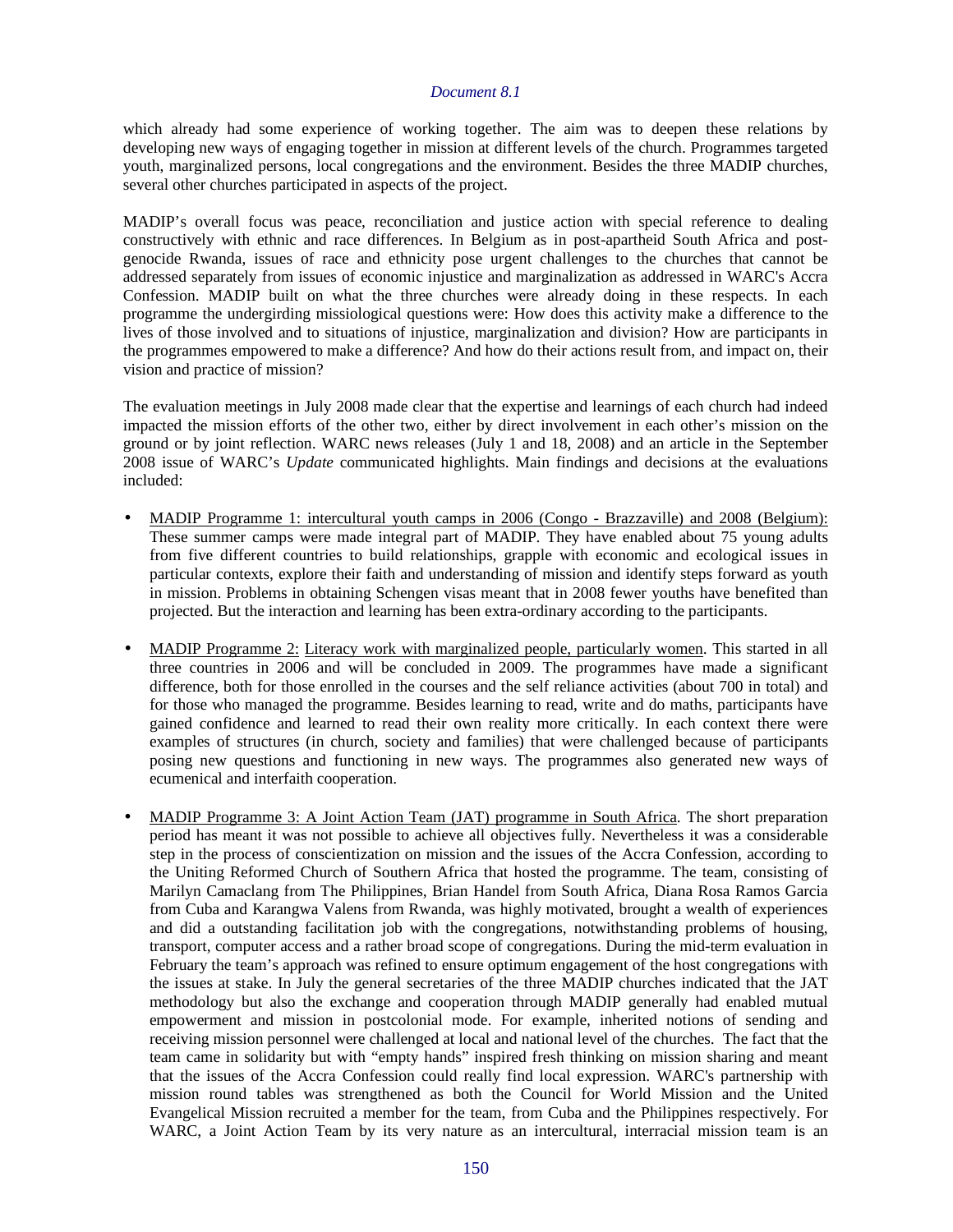embodiment of the partnership we seek. The Team's work was both goal and method: a specific way of achieving specific goals but also the intentional practising of patterns of sharing and relating as the eschatological community, where all will live and work in true interdependence.<sup>11</sup>

# • MADIP Programme 4: CO2 offsetting through solar panel installation on schools

The high carbon dioxide pollution from the international flights taken in the context of MADIP runs counter to what the project seek to achieve ecologically. MADIP leadership agreed that the funds needed to offset the pollution caused by our flights would be invested in solar energy systems for schools in Rwanda and South Africa during the first half of 2009. At the Ecole Secondaire de Rwahi in Rwanda the installation work of the solar panels has begun. In South Africa URCSA has enlisted the help of the South African Council of Churches to finalise the feasibility study and proposal.

Besides full evaluation reports, a wallet with four booklets on the different aspects of MADIP is in preparation for the wider Reformed family. The final months of the project have also been used for ongoing literacy work and follow up with the South African congregations that worked with the Joint Action Team.

### **2. Making a Difference Project 2009-2013 planned, then cancelled**

In May 2007, the United Church of Canada (UCC) had invited the Mission Project to submit a proposal for a second multi-country mission empowerment project, this time for a four year funding cycle of CHF 100,000 per year, from April 2009 – March 2013. The October 2007 Advisory Committee meeting approved the concept plan for what was temporarily called "MADIP II". The project would, like its predecessor, concentrate on drawing out the missiological implications on aspects of the Accra Confession, this time with a dual focus on ecological as well as interfaith issues. These foci had emerged in discussions with Advisory Committee members and a number of WARC churches. Subsequently four churches began working with the Mission Project on designing "MADIP II", ie: the Union of the Armenian Evangelical Churches in the Near East (UAECNE), the Kiribati Protestant Church, the Christian Church in South Sulawesi and the Protestant Church in the Netherlands. Each of these had climate change and/or interfaith relations high on their agenda. However in March 2008 the United Church of Canada regretfully informed the Mission Project that governmental changes had led to a major revision of the UCC-CIDA grant system, with the result that most of their multi-lateral funding arrangements for 2009-2013 had to be cancelled, including MADIP II. The cancellation was disappointing for all partners involved, including for the United Church of Canada itself. UCC believes strongly in intercultural empowerment and had high hopes for the multi-lateral project that WARC had put on the table.

#### **3. Survey of contemporary mission statements**

 $\overline{a}$ 

The survey is an attempt to draw out convergences but also the specific insights which our Reformed tradition brings to the ecumenical discussion on mission, evangelism and unity today. The findings will be a contribution to Edinburgh 2010 study process. A first study was undertaken in the United States during 2007. In October 2008 a discussion with the International Reformed Theological Institute (IRTI) in Amsterdam explored how to involve international IRTI students in the coordination of this study in different regions. A plan of action is tabled at the Mission Project Advisory Committee preceding the 2009 Excom meeting.

## **4. Edinburgh 2010 Intercultural Pilot Project on Mission Today**

This study was initially developed in 2006 in Cameroon as a mission in unity programme at local level, to enable local Christians to reflect on their calling in an ecumenical and ethnically mixed study group. Once placed in the context of Edinburgh 2010, it attracted interest of national councils of churches in Argentina and The Netherlands and thus developed into a three country project. At present the Cameroon, Argentinean and Dutch councils are each working with three or four local ecumenical groups. The central question of the study to be explored by these test groups is:

"How do we, as an ecumenical group of local Christians, understand and practise our calling as followers of Jesus Christ today?"

<sup>&</sup>lt;sup>11</sup> See the section « Mission empowerment in the context of the WARC Mission Project 2006-2010 » in the Joint Action Team Handbook 2008, pages 1-2.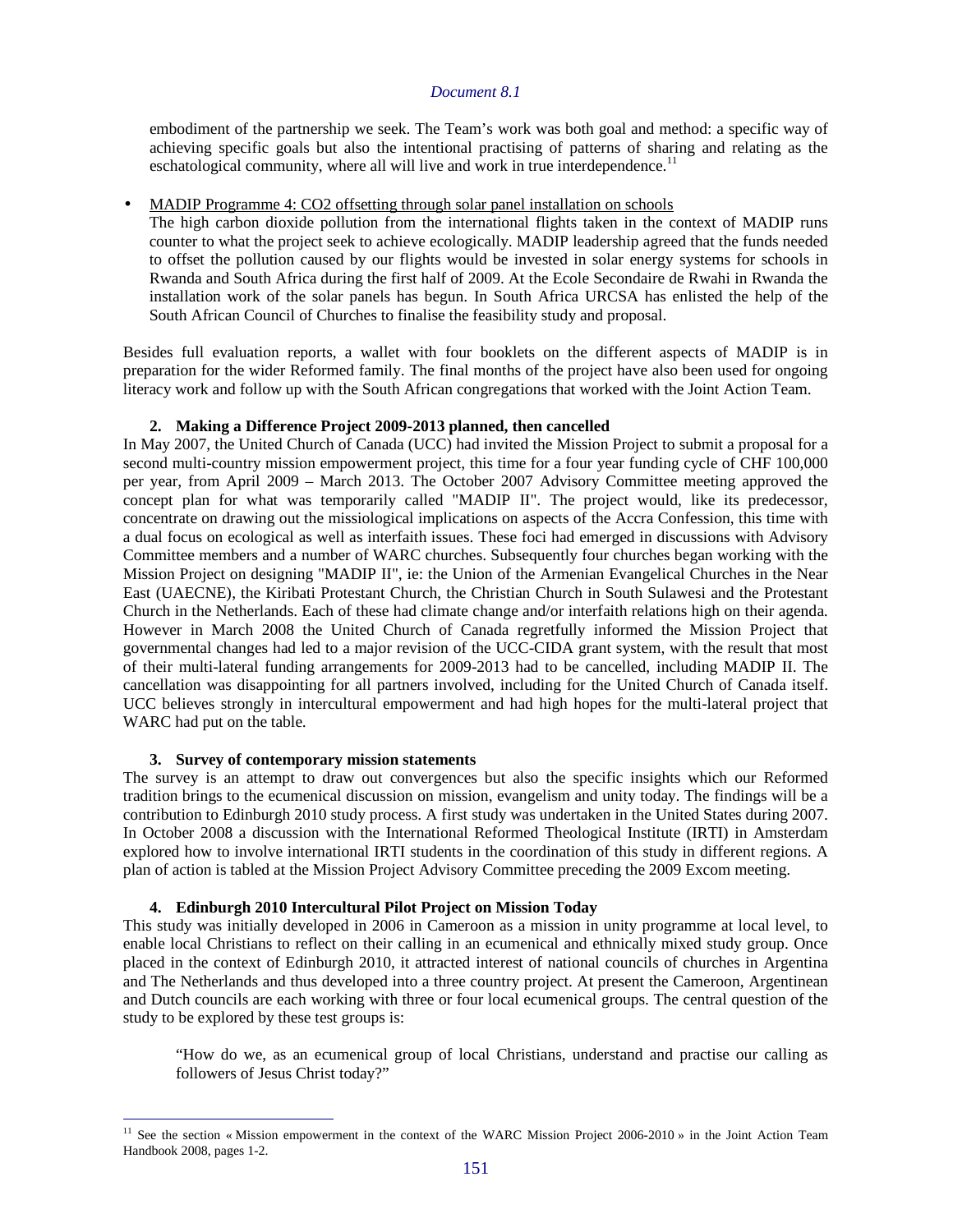The local reflections are developed on the basis of concrete mission engagement of the participants but also in comparison with the mission praxis of their great-grandparents around 1910. During July 2009 the local groups within a country will gather for a one-off encounter to enable national cross-fertilisation. In November 2009 the national findings will be brought together in an international writers' workshop in Argentina and be developed into an intercultural contribution to Edinburgh 2010 Theme 4 on "mission and unity today". The comparative nature is central to the study, as it is in light of the views, perspectives and findings of others (nearby, faraway and in the past) that each pilot will "see" new questions as well as new aspects to its own findings. Herein lies the justification of doing the study both in historical and in intercultural perspective. In 2008 the Lutheran World Federation joined WARC in facilitating this programme programmatically and financially.

### **5. Edinburgh 2010 pilgrimage on unwritten mission history**

The Mission Project is coordinating the development of an ecumenical pilgrimage to be walked during the Edinburgh 2010 event (June 2-6, 2010). The pilgrimage will bring to life untold mission history between 1910 and 2010 as lived out by Christians in different places and of different traditions, and engage the pilgrims in reflection on their own mission commitments today. Different confessional traditions are contributing the stories that will be acted out at the "stations" of the pilgrimage. The pilgrimage – in the form of panels to be placed around a campus – is prepared so that it can be set up as well at the WCRC Council in Grand Rapids and the preceeding Calvin Colleges' mission conference from 15-17 June 2010, if so desired.

#### **II. International mission relations**

#### **6. Study on Partnership in Mission**

This study grew out of concerns raised in earlier years over the inhibiting impact of many international relations on local mission and ecumene initiatives. It is a contribution to the 2010 theme of "Mission and Power" and focuses on how and why partnership in mission as conceived in the 60s and 70s did, or did not, happen and what are the lessons we can draw for today's context. In March 2008 a working group consisting of Advisory Committee members from the Council for World Mission, the World Council of Churches, the Lutheran World Federation and WARC developed a plan of action. In 2008-9 the Mission Project secretary tested out ideas and questions during key meetings of the Council for World Mission, the CEVAA Community of Churches in Mission and the Project Council meeting of the Lutheran World Federation. The process of gathering partnership studies of member churches is ongoing. Late in 2009 an expanded working group will interpret the findings and develop the global contribution for the 2010 study process.

### **III. New expressions of Reformed unity**

#### **7. Case studies on models of unity and reconciliation**

Churches often devote considerable time, energy and creativity to overcome conflicts or inherited divisions in the hope of moving towards new levels of community, cooperation and reconciliation. As the wider Reformed family can benefit much from studying how a particular church has gone about analysing its situation, identifying appropriate methods to address the situation or the problem, implementing its approach and building upon the outcomes, the Mission Project facilitates systematic analysis and documentation of processes and learnings.

Two unity and reconciliation case studies will be finished during 2009. In 2007 and 2008 Mission Project staff met with the United Church in Jamaica and the Cayman Islands to develop the framework for a study on its union processes since 1965. In December 2007 some financial assistance for the writing process was provided by the Mission Project. The draft study is tabled at the Advisory Committee meeting. In 2006 the Presbyterian Church (USA) did preliminary work on a case study based on its Peace, Unity and Purity of the Church process (PUP study). The PUP findings offer insight into ways of dealing with conflict and disagreement that do not lead to division and splits, something which is of great importance for the Reformed family. In February 2009 a time line and approach were agreed between the Mission Project and the PC(USA) Office of the General Assembly. The case study will be made available in 2009. Meanwhile *Occasional Info no 2* (July 2007) gave readers a foretaste of what the PUP study was all about.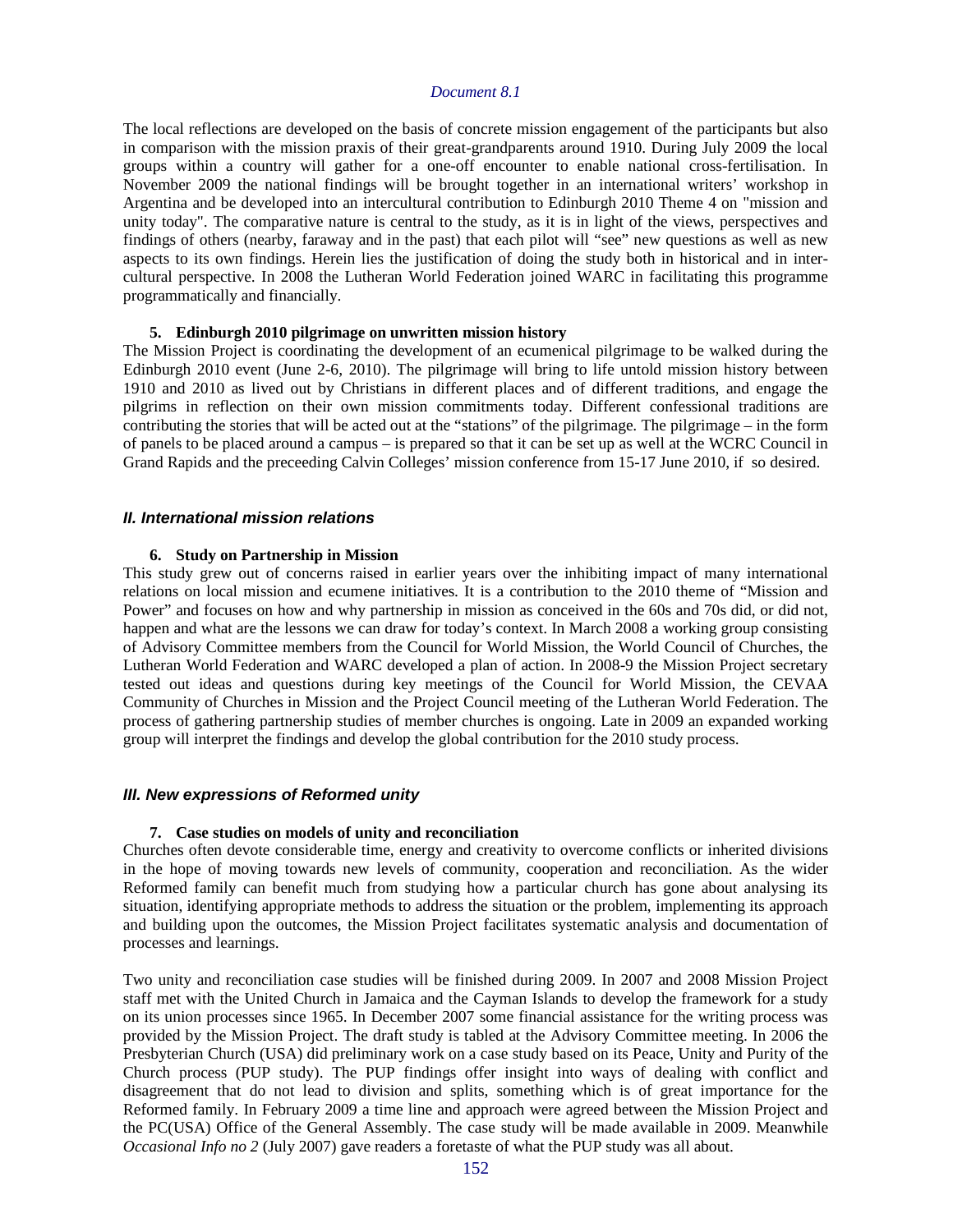Other case studies are in the exploratory stage. One is on the Takum Peace process in Nigeria, another on the union process that led to the Protestant Church in the Netherlands, and a third on a reconciliation process in a Presbyterian Church in Southern Africa. The hope is that later this year the drafting of these fascinating stories can begin.

## **8. Ukraine and Belarus accompaniment**

Following a 2006-2007 evaluation of the earlier Mission in Unity initiative in these countries, the WARC Europe Council at its meeting in January 2008 has accepted responsibility for accompaniment of the Reformed churches there. The setting up of a working group that includes representatives of the churches in the Ukraine and Belarus is still under discussion. Emphasis is now on short term programmes rather than a 50% facilitator. Following involvement of the Mission Project in the evaluation process and the drafting of a mandate for the working group, our input is from now on in a consultative capacity only.

# **IV. Relations and cooperation of historic and immigrant churches in the North**

It may be noted that the Making a Difference Project described above incorporates this focus, especially in the literacy work carried out by the United Protestant Church in Antwerp which is increasingly multicultural. Assyrian women who fled repression in Turkey in the 1990s found in the Antwerp Bible study / literacy group a safe place to tell their stories. Belgian group members learned to accept that they cannot solve other women's problems, but that listening can empower the other to find new solutions. Their stories vividly brought to life some of the main issues on the Mission Project agenda: identity and renewal issues (the "if the grain dies' experience of growing together into something new - *kenosis)*, distinguishing between frontiers to be crossed and frontiers to be respected, and challenging the status quo as part of our mission and justice agenda.

Meanwhile two further initiatives were developed. First, a further case study. In 2003-5 the MIU Project encouraged the CRCNA to write one of the case studies in the series on experiences and learnings with immigrant-mainline church relations. The CRCNA agreed but its study turned into a book "Learning to count to One", rather than a booklet that could be easily copied and distributed among WARC membership. We are therefore currently transforming this book into a case study, in cooperation with the CRCNA.

Second, the possibility of a Consultation with the East Asia Region of the Council for World Mission on immigrant-mainline church relations is under discussion. Different models of immigrant-mainline cooperation will be explored. A plan of action will be tabled at the AC meeting.

Overall, networking has continued between different groups in Europe which seek to enable greater cooperation between different immigrant churches and the older churches. Some Advisory Committee members are actively involved in workshops and study days in this area of work. The Executive Secretary made a presentation at the diaconal working day of the United Protestant Church in Belgium (November 2008) on Intercultural identies and mission in unity, following a preparatory article entitled "Magnets, Migrants and Missiological challenges".

## **V. Theological education for mission in unity**

## **9. Theological education for mission and unity**

Theological education plays a key role in the process of mission interpretation, equipping for, relating to and sharing in mission. The way in which students are trained can become a help or a hindrance in overcoming divisions (between churches, clergy and laity, women and men) and the equipping of congregations for mission in unity. The earlier Mission in Unity case studies on theological education are revisited by the WARC executive secretaries for the Mission Project and for Theology. A proposal will be discussed at the May 09 Advisory Committee on the best way to use these materials in order that they foster the search for more cooperation and missiological depth in theological education.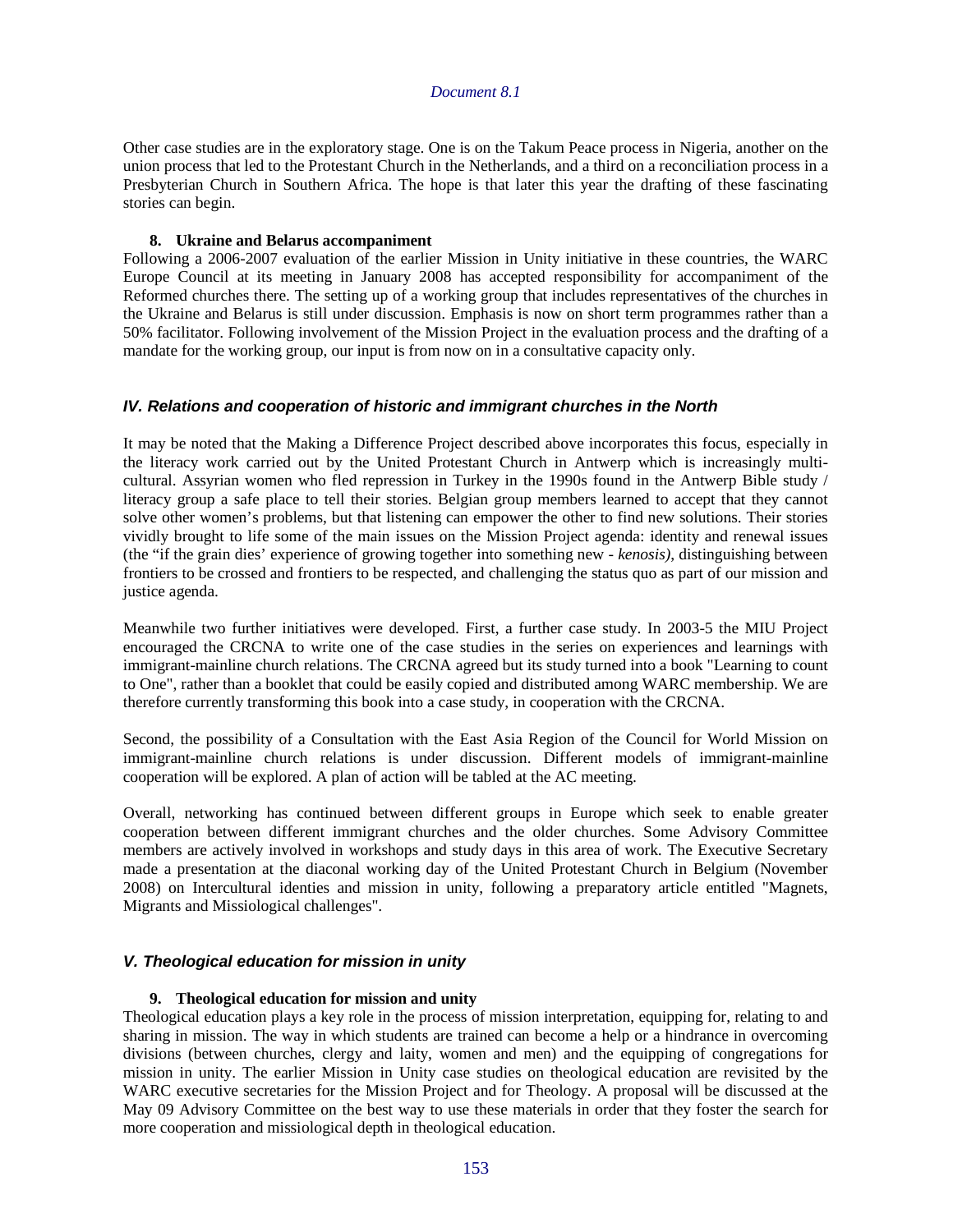## **10. Consultation on women, mission and theological education**

A further ecumenical contribution for the Edinburgh 2010 study process was the November 2008 consultation on women, mission and theological education, coordinated by the World Council of Churches in cooperation with WARC, LWF and the WSCF. Some 30 mission practitioners and theological educators met at the Ecumenical Institute in Bossey to analyse women's involvement in mission and theological education today, in their interconnection and in comparison to the situation in 1910. The Mission Project was involved in both planning and implementation. The report is currently being drafted by WCC staff and is due to be available from WARC staff at the May meetings.

## **VI. Documentation and networking**

This programme area represents the project's commitment to document and widely share samples of mission renewal and cooperation that are undertaken by WARC member churches, and to highlight some of the issues at stake as churches and groups seek to develop as interdependent missional churches. Also, to facilitate networking between resource people in different countries working on the same issues. Examples of this during the period under review:

- Christmas and Summer mailings with the *Occasional Info,* to 800 contacts worldwide including all WARC member churches and mission contacts.
- Articles for WARC's *Update* and other periodicals.
- Two news releases in July 2008
- Revision of the Mission Project web pages
- Face to face encounters with groups and contacts passing through Geneva.
- Participation of AC members and/or executive secretary in meetings / workshops, such as the WARC Europe (January 2008), Community of Churches in Mission-CEVAA (October 2008), General Secretaries' meeting and Mission Personnel meeting of the Council for World Mission (November 2008 and December 2008).
- Programme visits to WARC member churches and partner organizations as requested, such as the diaconal working day of the United Protestant Church in Belgium mentioned above.

## **Mid-term evaluation**

As resolved by the Trinidad Executive, the WARC Officers appointed a team of three to carry out the midterm evaluation of the Mission Project. Between November 2008 and March 2009 Dr Meehyun Chung (Mission 21), Dr Gunilla Gunner (WARC Exec and Mission Project AC) and Mr Muhungi Kanyoro (immediate past director ECLOF) had two face-to-face meetings in Geneva to design an evaluation instrument (questionnaire in English, Spanish and French), to do interviews and to study the background documents of the project. The questionnaires were analysed by an outside researcher. The team's report has been sent to the Mission Project Advisory Committee and the WARC Officers in accordance with the mandate. The main recommendation is to continue the Mission Project also after 2010.

## **Resourcing the Mission Project**

New funding partners were found during 2007-8. The fact that since 2006 six churches from the global south have signed up as project sponsors is not only financially but also missiologically important because it breaks with traditional patterns of mission giving and receiving. Here it may be noted too that our main financial partner, the Council for World Mission, is composed of churches predominantly from the global south. Efforts to further increase the global ownership of the mission project continue.

Another reason to rejoice is the fact that new sponsorship in November 2008 meant that the 2007 deficit (caused by a missed programme grant deadline) was offset. Moreover, sufficient funds were carried over into 2009 to ensure that the various programmes projected for 2007-8 but delayed because of the funding uncertainties can now be carried out in the 2009-2010 period.

In terms of human resources, the project is blessed with the efficient work of Ms Veronika Darras who serves as the administrative assistant for both the Mission Project (30%) and the office of Theology and